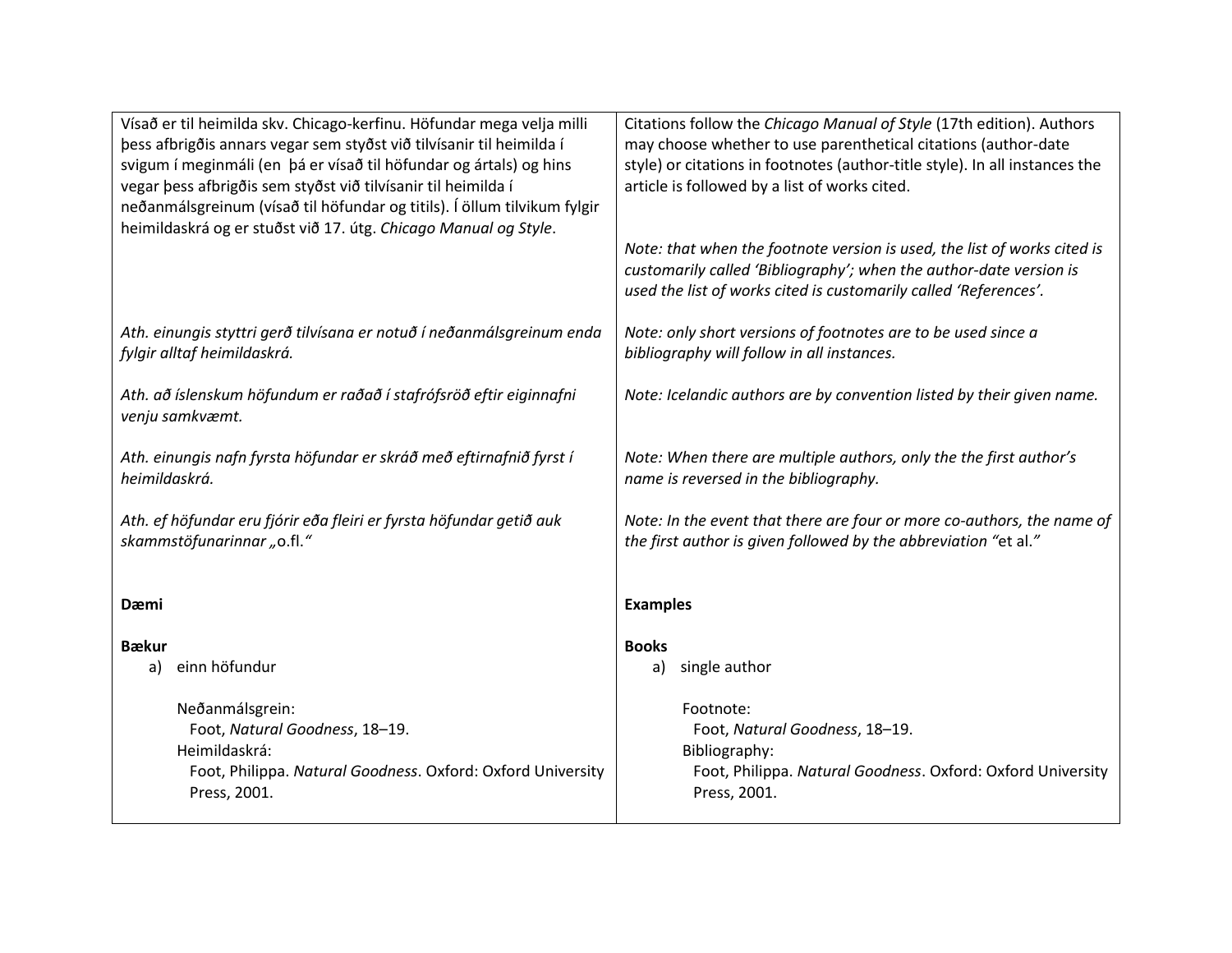| Svigi:                                                       | Parenthesis:                                                 |
|--------------------------------------------------------------|--------------------------------------------------------------|
| (Foot 2001, 18-19)                                           | (Foot 2001, 18-19)                                           |
| Heimildaskrá:                                                | References:                                                  |
| Foot, Philippa. 2001. Natural Goodness. Oxford: Oxford       | Foot, Philippa. 2001. Natural Goodness. Oxford: Oxford       |
| University Press.                                            | <b>University Press.</b>                                     |
| Neðanmálsgrein:                                              | Footnote:                                                    |
| Turner, Philology, 384-86.                                   | Turner, Philology, 384-86.                                   |
| Heimildaskrá:                                                | Bibliography:                                                |
| Turner, James. Philology: The Forgotten Origins of the       | Turner, James. Philology: The Forgotten Origins of the       |
| Modern Humanities. Princeton: Princeton University Press,    | Modern Humanities. Princeton: Princeton University Press,    |
| 2014.                                                        | 2014.                                                        |
| Svigi:                                                       | Parenthesis:                                                 |
| (Turner 2014, 384-86)                                        | (Turner 2014, 384-86)                                        |
| Heimildaskrá:                                                | References:                                                  |
| Turner, James. 2014. Philology: The Forgotten Origins of the | Turner, James. 2014. Philology: The Forgotten Origins of the |
| Modern Humanities. Princeton: Princeton University Press.    | Modern Humanities. Princeton: Princeton University Press.    |
| b) tveir eða fleiri höfundar                                 | multiple authors<br>b)                                       |
| Neðanmálsgrein:                                              | Footnote:                                                    |
| Reynolds og Wilson, Scribes & Scholars, 79-81.               | Reynolds and Wilson, Scribes & Scholars, 79-81.              |
| Heimildaskrá:                                                | Bibliography:                                                |
| Reynolds, L. D. og N. G. Wilson. Scribes & Scholars: A Guide | Reynolds, L. D., and N. G. Wilson. Scribes & Scholars: A     |
| to the Transmission of Greek & Latin Literature. 4. útg.     | Guide to the Transmission of Greek & Latin Literature. 4th   |
| Oxford: Oxford University Press, 2013.                       | ed. Oxford: Oxford University Press, 2013.                   |
| Svigi:                                                       | Parenthesis:                                                 |
| (Reynolds og Wilson, 2013, 79-81)                            | (Reynolds and Wilson, 2013, 79-81)                           |
| Heimildaskrá:                                                | References:                                                  |
| Reynolds, L. D. og N. G. Wilson. 2013. Scribes & Scholars: A | Reynolds, L. D., and N. G. Wilson. 2013. Scribes & Scholars: |
| Guide to the Transmission of Greek & Latin Literature. 4.    | A Guide to the Transmission of Greek & Latin Literature. 4th |
| útg. Oxford: Oxford University Press.                        | ed. Oxford: Oxford University Press.                         |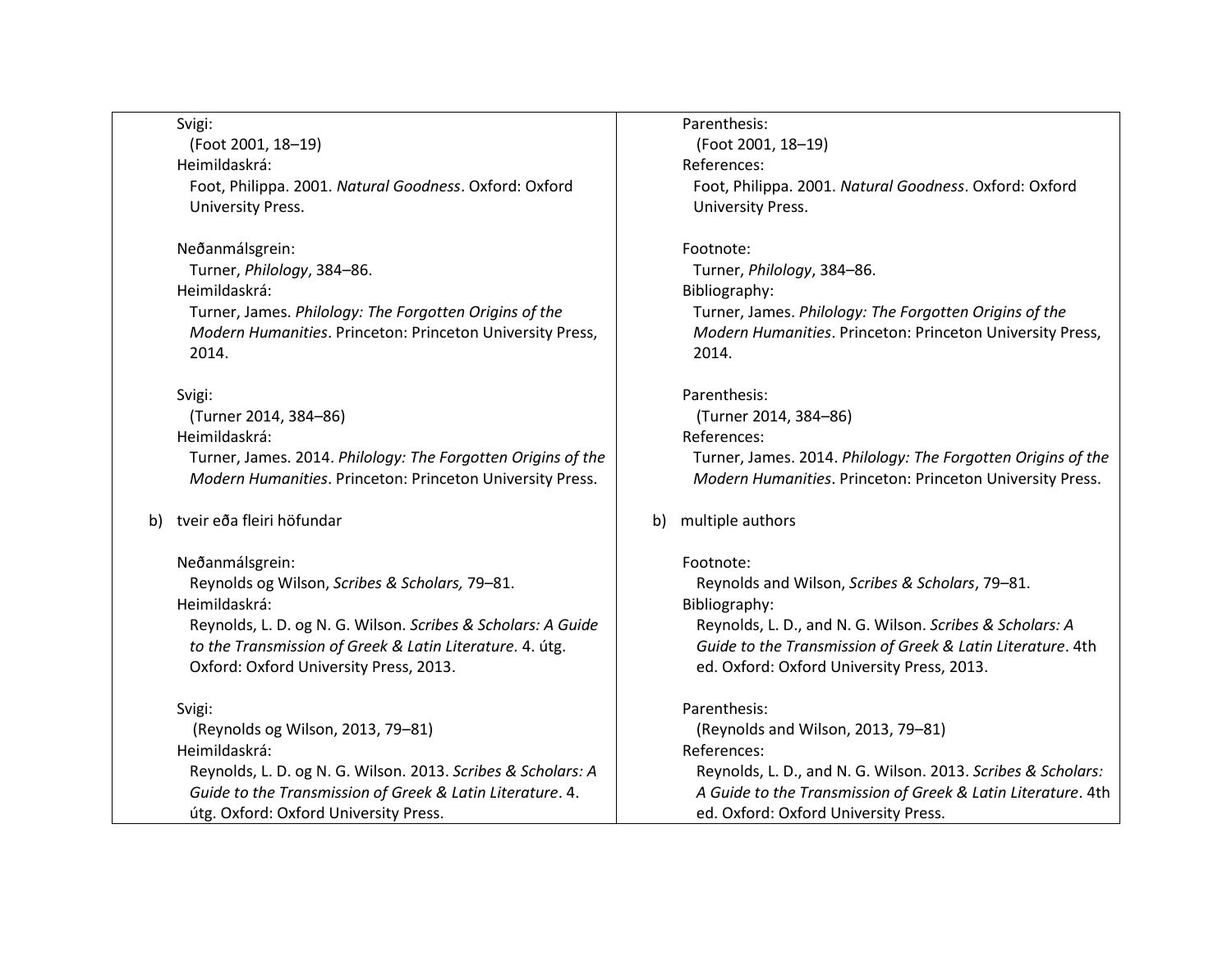## **Þýdd bók**

Neðanmálsgrein: de Beauvoir, *Adieux*, 93–94. Heimildaskrá: de Beauvoir, Simone. *Adieux: A Farewell to Sartre*. Þýdd af Patrick O'Brian. New York: Pantheon Books, 1984.

#### Svigi:

(de Beauvoir 1984, 93–94) Heimildaskrá: de Beauvoir, Simone. 1984. *Adieux: A Farewell to Sartre*. Þýdd af Patrick O'Brian. New York: Pantheon Books.

#### **Ritstýrð bók**

Neðanmálsgrein: Swain, *Oxford Readings*. Heimildaskrá: Swain, Simon, ritstj. *Oxford Readings in The Greek Novel*. Oxford: Oxford University Press, 1999.

#### Svigi:

(Swain 1999) Heimildaskrá: Swain, Simon, ritstj. 1999. *Oxford Readings in The Greek Novel*. Oxford: Oxford University Press.

Neðanmálsgrein: Feagin og Maynard, *Aesthetics*. Heimildaskrá: Feagin, Susan og Patrick Maynard, ritstj. *Aesthetics*. Oxford: Oxford University Press, 1997.

#### **Translated book**

Footnote:

de Beauvoir, *Adieux*, 93–94. Bibliography: de Beauvoir, Simone. *Adieux: A Farewell to Sartre*. Translated by Patrick O'Brian. New York: Pantheon Books, 1984.

Parenthesis: (de Beauvoir 1984, 93–94) References: de Beauvoir, Simone. 1984. *Adieux: A Farewell to Sartre*. Translated by Patrick O'Brian. New York: Pantheon Books.

### **Edited volume**

Footnote: Swain, *Oxford Readings*. Bibliography: Swain, Simon, ed. *Oxford Readings in The Greek Novel*. Oxford: Oxford University Press, 1999.

Parenthesis: (Swain 1999) References: Swain, Simon, ed. 1999. *Oxford Readings in The Greek Novel*. Oxford: Oxford University Press.

#### Footnote:

Feagin og Maynard, *Aesthetics*. Bibliography: Feagin, Susan, and Patrick Maynard, ed. *Aesthetics*. Oxford: Oxford University Press, 1997.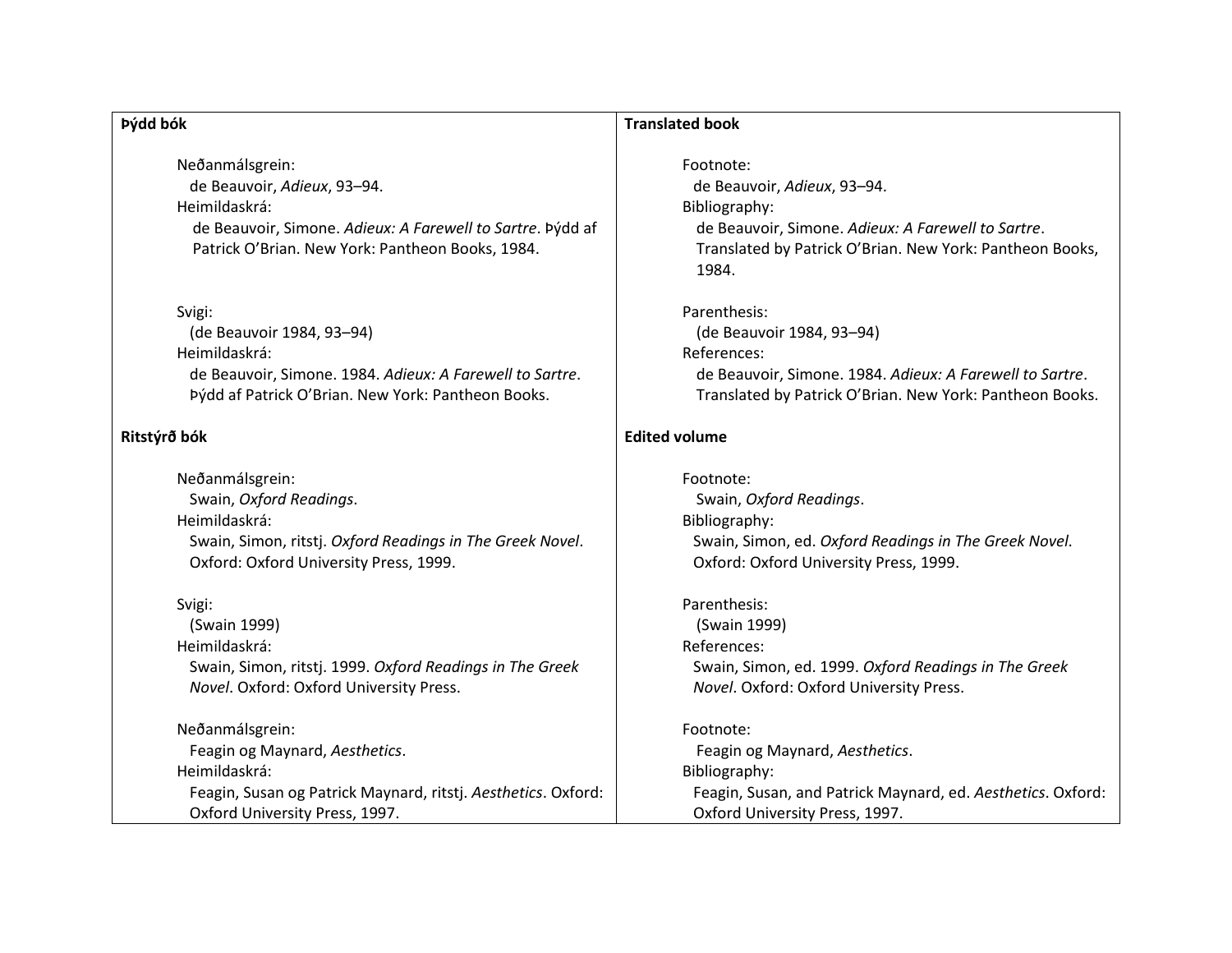Svigi:

(Feagin og Maynard 1997) Heimildaskrá: Feagin, Susan og Patrick Maynard, ritstj. 1997. *Aesthetics*. Oxford: Oxford University Press.

## **Bókarkafli**

Neðanmálsgrein: Egger, "The Role of Women", 119. Heimildaskrá: Egger, Brigitte. "The Role of Women in the Greek Novel: Woman as Heroine and Reader". Í *Oxford Readings in The Greek Novel*, ritstýrt af Simon Swain, 108–36. Oxford: Oxford University Press 1999.

Svigi:

(Egger 1999, 119) Heimildaskrá: Egger, Brigitte. 1999. "The Role of Women in the Greek Novel: Woman as Heroine and Reader". Í *Oxford Readings in The Greek Novel*, ritstýrt af Simon Swain, 108–36. Oxford: Oxford University Press.

## **Tímaritsgrein**

a) einn höfundur

Neðanmálsgrein: Zanker, "Expressions of Meaning," 840. Heimildaskrá: Zanker, A. T. "Expressions of Meaning and the Intention of the Text." *Classical Quarterly* 63 (2013): 835–853.

Parenthesis: (Feagin and Maynard 1997) References: feagin, Susan, and Patrick Maynard, ed. 1997. *Aesthetics*. Oxford: Oxford University Press. **Chapter in an edited volume** Footnote: Egger, "The Role of Women", 119. Bibliography: Egger, Brigitte. "The Role of Women in the Greek Novel: Woman as Heroine and Reader". In *Oxford Readings in The Greek Novel*, edited by Simon Swain, 108–36. Oxford: Oxford University Press 1999. Parenthesis: (Egger 1999, 119) References: Egger, Brigitte. 1999 "The Role of Women in the Greek Novel: Woman as Heroine and Reader". In *Oxford Readings in The Greek Novel*, edited by Simon Swain, 108–36. Oxford: Oxford University Press. **Journal article** a) single author Footnote: Zanker, "Expressions of Meaning," 840.

Bibliography:

Zanker, A. T. **"**Expressions of Meaning and the Intention of the Text." *Classical Quarterly* 63 (2013): 835–853.